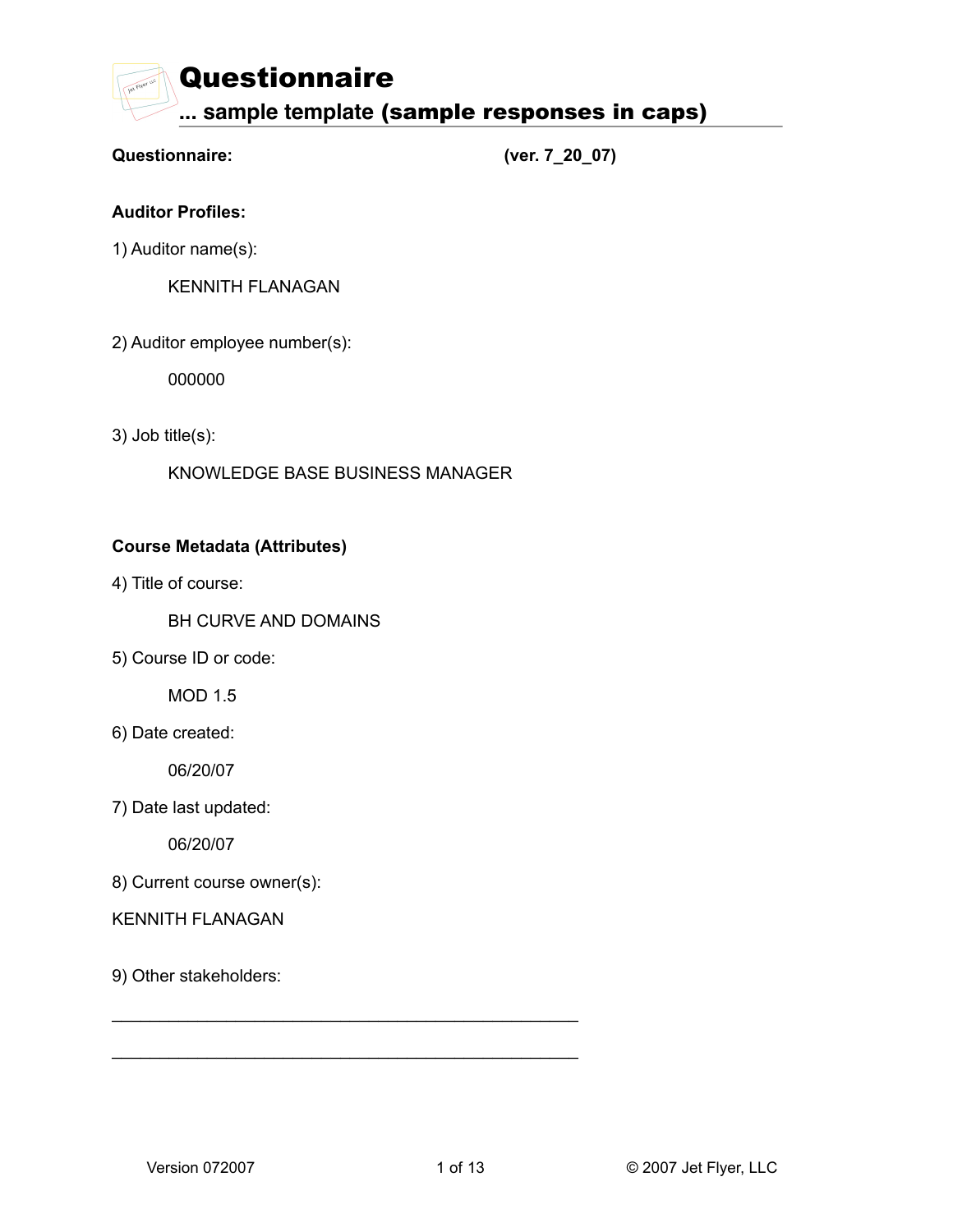\_\_\_\_\_\_\_\_\_\_\_\_\_\_\_\_\_\_\_\_\_\_\_\_\_\_\_\_\_\_\_\_\_\_\_\_\_\_\_\_\_\_\_\_\_\_\_\_\_

\_\_\_\_\_\_\_\_\_\_\_\_\_\_\_\_\_\_\_\_\_\_\_\_\_\_\_\_\_\_\_\_\_\_\_\_\_\_\_\_\_\_\_\_\_\_\_\_\_

- 10) Development of module:
- a) \_X\_ internally \_\_\_ externally
- b) Explain or describe:

11) Purpose of course:

DESCRIBING RELATIONSHIP BETWEEN FLUX DENSITY AND INDUCED FIELDS

12) Number of course hours: \_1\_ Hours

#### **Audience Profile:**

13) Industry Audiences

- $X$  Utilities
- $\overline{X}$  Automotive
- \_\_\_\_ Government
- \_X\_ Manufacturing
- \_X\_ Training
	- $X$  Educational
	- \_\_\_\_ Other. Explain or describe:

\_\_\_\_\_\_\_\_\_\_\_\_\_\_\_\_\_\_\_\_\_\_\_\_\_\_\_\_\_\_\_\_\_\_\_\_\_\_\_\_\_\_\_\_\_\_\_\_\_

14 Interviews conducted to identify audiences:

- \_X\_ Trainers
- \_X\_ SMEs
- \_\_\_\_ Supervisors
- \_\_\_\_ Others

15) Size of audience:

 \_\_\_\_1,000+  $\_500$  \_X\_ 100 \_\_\_\_ 50 \_\_\_\_ 10 \_\_\_\_ under 10

16) The design of the course has considered audience needs regarding:

\_X\_\_ Culture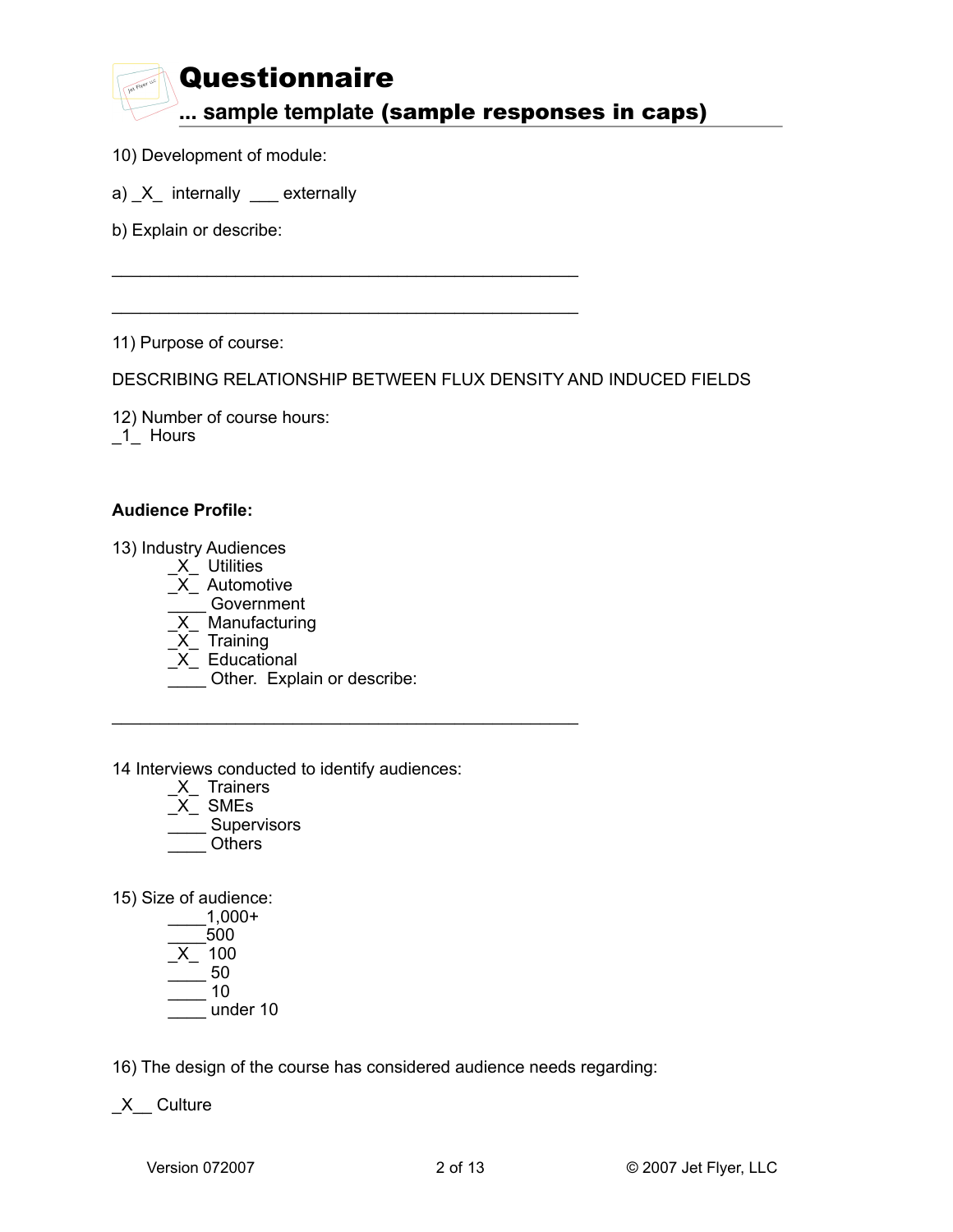- \_X\_ Language
- \_X\_ Education
- \_\_\_ Age
- \_\_\_ Gender
- \_\_\_ Attitudes
- \_\_\_ Professional, management or technical expertise

\_\_\_\_\_\_\_\_\_\_\_\_\_\_\_\_\_\_\_\_\_\_\_\_\_\_\_\_\_\_\_\_\_\_\_\_\_\_\_\_\_\_\_\_\_\_\_\_\_

\_\_\_\_\_\_\_\_\_\_\_\_\_\_\_\_\_\_\_\_\_\_\_\_\_\_\_\_\_\_\_\_\_\_\_\_\_\_\_\_\_\_\_\_\_\_\_\_\_

- \_X\_ Computer experience
- \_\_\_ Seniority
- \_\_\_ Other. Explain or describe:

# **Job Role and Skills:**

- 17) Roles using course (check all that apply):
	- \_X\_ CKBU
	- \_X\_ COKD \_X\_ COPT
	- \_X\_ COE
	- $\_$  COPE
	- $X$ <sup>-</sup> COPA
	- \_X\_ COPC
	- $\overline{\phantom{0}}$  COT \_\_\_\_ OT

Outside/external groups. Explain or describe:

18) Job categories the course prepares the audience for:

\_\_\_\_\_\_\_\_\_\_\_\_\_\_\_\_\_\_\_\_\_\_\_\_\_\_\_\_\_\_\_\_\_\_\_\_\_\_\_\_\_\_\_\_\_\_\_\_\_

\_\_\_\_\_\_\_\_\_\_\_\_\_\_\_\_\_\_\_\_\_\_\_\_\_\_\_\_\_\_\_\_\_\_\_\_\_\_\_\_\_\_\_\_\_\_\_\_\_

 \_X\_ General  $\bar{X}$  Technical \_\_\_\_ Educational

19) Number of students or trainees per year:

\_2000\_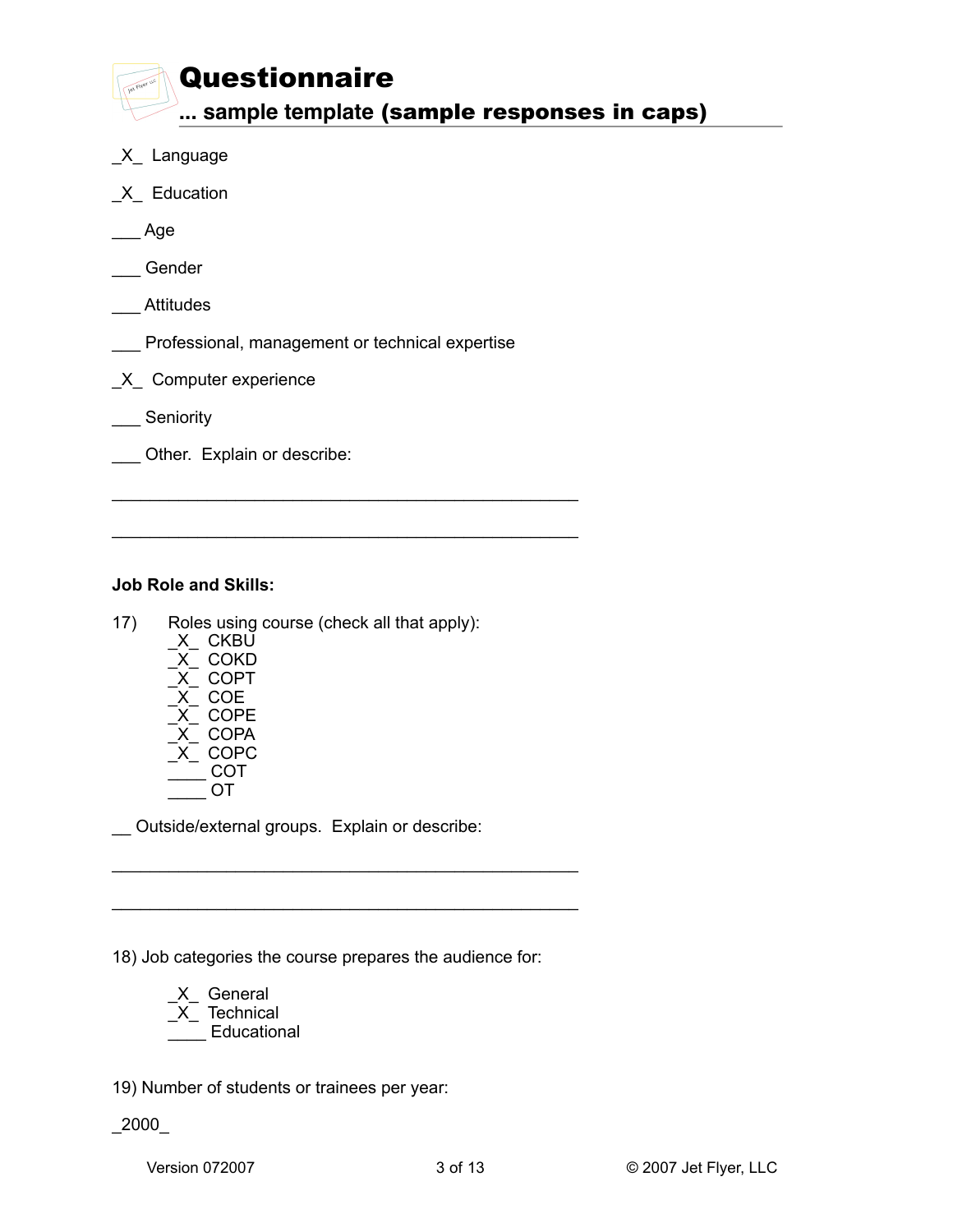

- 20) Organizations of students / trainees:
- \_X\_ Industry \_\_ \_ Government \_X\_ Non-profit  $X$  Education  $X$  Individual

#### **Course Design:**

21) Does the course have an impact map or support a competency model?

- a)  $X$ <sup> $K$ </sup>s No
- b) Explain or describe:

22) Are the course goals or outcomes defined and stated?

 $\mathcal{L}_\mathcal{L}$  , which is a set of the set of the set of the set of the set of the set of the set of the set of the set of the set of the set of the set of the set of the set of the set of the set of the set of the set of

 $\mathcal{L}_\mathcal{L}$  , which is a set of the set of the set of the set of the set of the set of the set of the set of the set of the set of the set of the set of the set of the set of the set of the set of the set of the set of

\_\_\_\_\_\_\_\_\_\_\_\_\_\_\_\_\_\_\_\_\_\_\_\_\_\_\_\_\_\_\_\_\_\_\_\_\_\_\_\_\_\_\_\_\_\_\_\_\_\_\_

\_\_\_\_\_\_\_\_\_\_\_\_\_\_\_\_\_\_\_\_\_\_\_\_\_\_\_\_\_\_\_\_\_\_\_\_\_\_\_\_\_\_\_\_\_\_\_\_\_\_\_

 $\mathcal{L}_\mathcal{L}$  , which is a set of the set of the set of the set of the set of the set of the set of the set of the set of the set of the set of the set of the set of the set of the set of the set of the set of the set of

\_\_\_\_\_\_\_\_\_\_\_\_\_\_\_\_\_\_\_\_\_\_\_\_\_\_\_\_\_\_\_\_\_\_\_\_\_\_\_\_\_\_\_\_\_\_\_\_\_\_\_

- a)  $X$ <sup> $K$ </sup>s No
- b) Explain or describe:

23) Are course pre-requisites identified?

- a)  $\qquad \qquad$  Yes  $\angle X$  No
- b) Explain or describe:

24) Is course content logically organized?

- a)  $\qquad \qquad$  Yes  $\_X$  No
- b) Explain or describe:
- A FEW AREAS COULD BE RESEQUENCED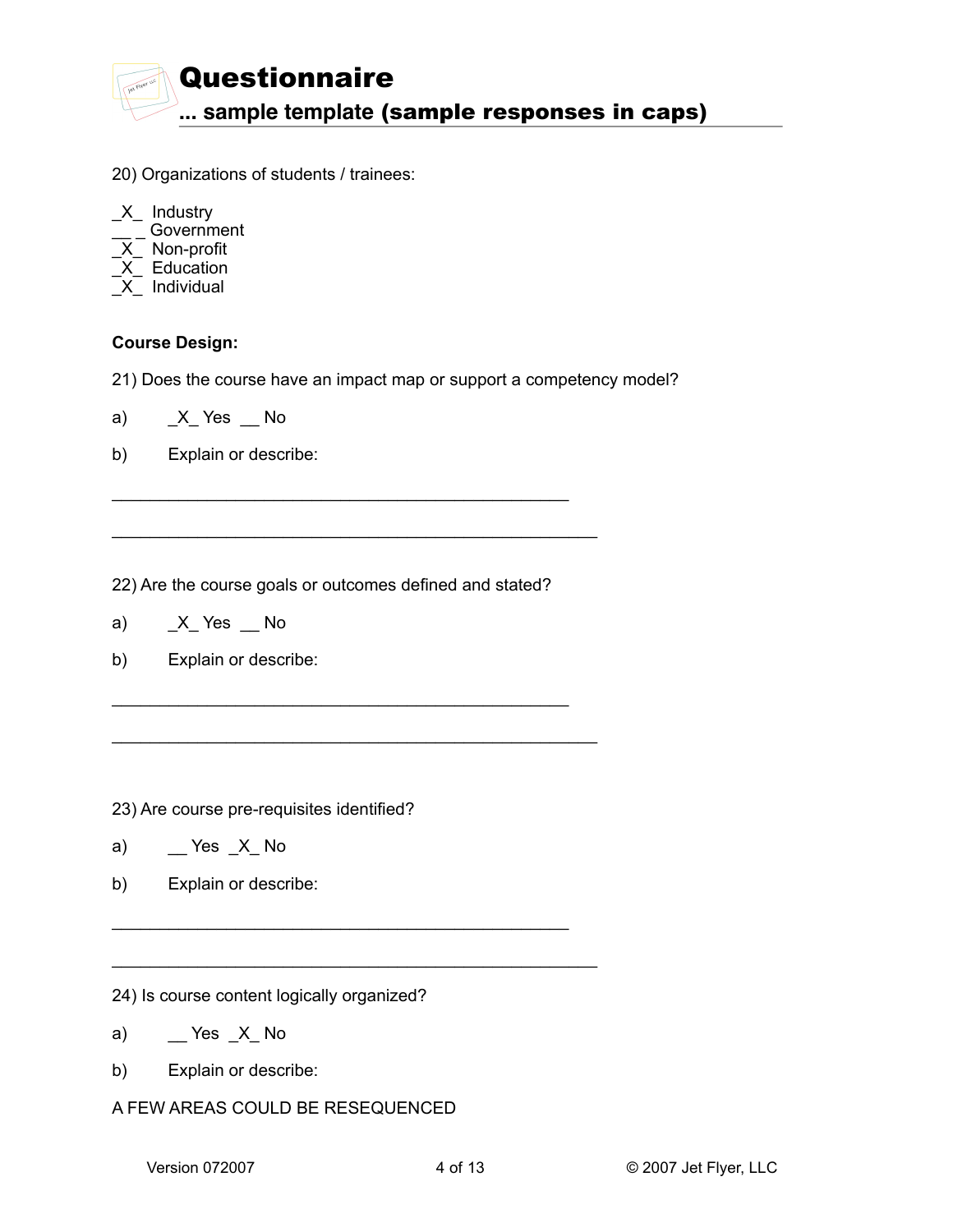- 25) Is course content logically sequenced?
- a)  $\qquad$  Yes  $\mathsf{X}$  No
- b) Explain or describe:

SEE #26

- 26) Is course content found in other courses?
- a)  $X$ <sup> $K$ </sup>s No
- b) Explain or describe:

MINOR REPLICATION IN MAGNETIC BASICS

- 27) How would you characterize the content? (Select all that apply)
- **\_\_\_** Facts and knowledge
- \_X\_ Concepts and principles
- \_X\_ Problem-solving or troubleshooting
- \_X\_ Procedures
- \_X\_ Decision making
- \_X\_ Demonstration
- \_\_\_ Analysis
- **Constructing or assembling**
- \_X\_ Assessing or estimating
- \_\_\_ Creating
- \_X\_ Dialog or interaction between people
- \_X\_ Evaluating
- **\_\_\_** Pictures and images
- \_\_\_ Software use
- \_X\_ Equipment use
- \_\_\_ Telephone use
- \_\_\_ Other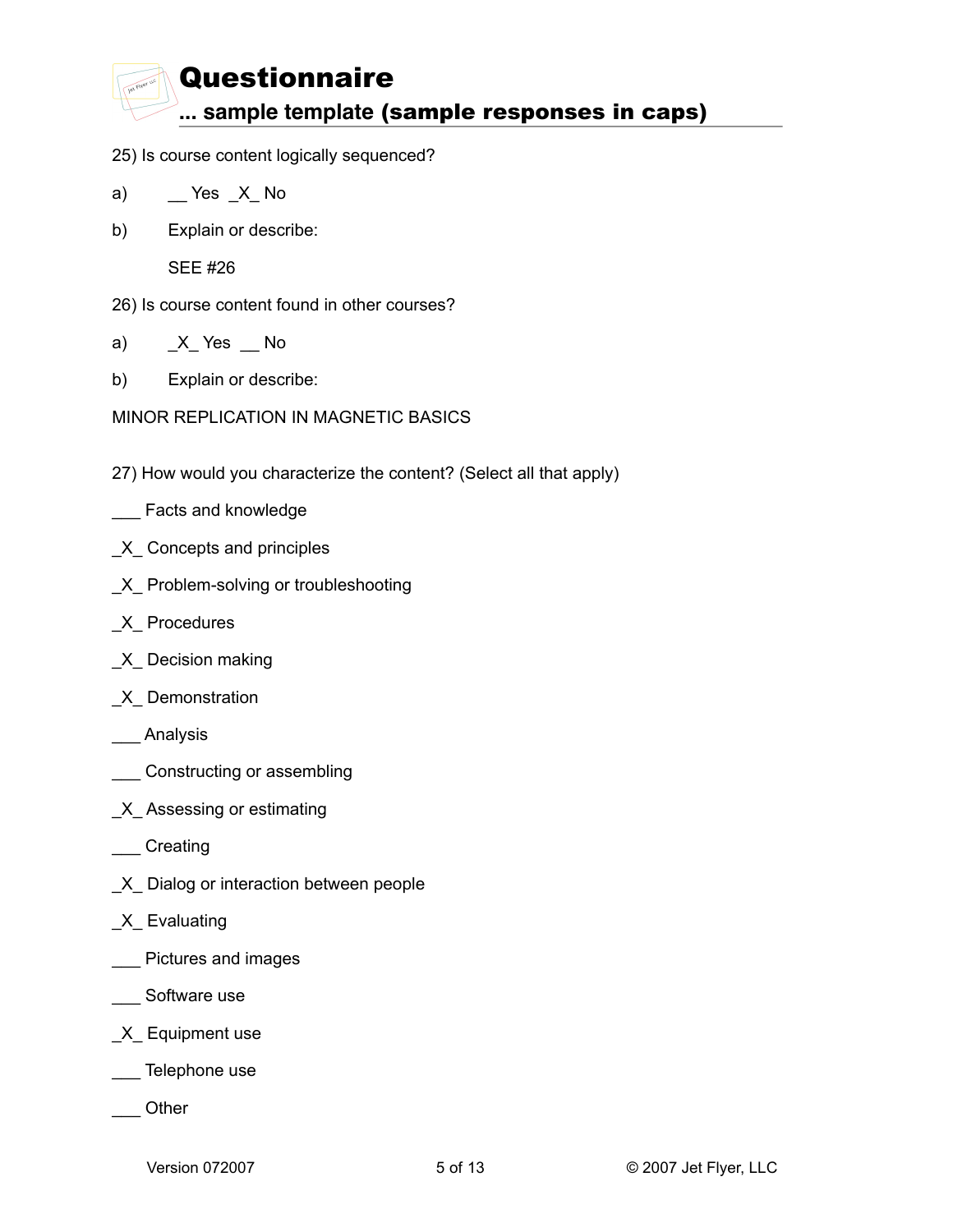

 $\mathcal{L}_\mathcal{L}$  , which is a set of the set of the set of the set of the set of the set of the set of the set of the set of the set of the set of the set of the set of the set of the set of the set of the set of the set of

Explain or describe:

28) Please provide a high level description of course content in the form of key word, acronym or phrase for the purpose of a searchable database. For example, key words for BH Curve may include:

- $\_$ coercivity $\_$
- $_{\_\_}$ hysteresis $_{\_\_}$

 $r$ etentivity $r$ 

 ${\sf t}$ esla ${\sf I}$ 

 $\_$ domain $\_$ 

 $\overline{\phantom{a}}$  , and the set of the set of the set of the set of the set of the set of the set of the set of the set of the set of the set of the set of the set of the set of the set of the set of the set of the set of the s

 $\mathcal{L}_\text{max}$  . The set of the set of the set of the set of the set of the set of the set of the set of the set of the set of the set of the set of the set of the set of the set of the set of the set of the set of the set

#### **Course Objectives:**

29) Does the course contain performance-based learning objectives?

 $\mathcal{L}_\mathcal{L}$  , which is a set of the set of the set of the set of the set of the set of the set of the set of the set of the set of the set of the set of the set of the set of the set of the set of the set of the set of

 $\mathcal{L}_\mathcal{L}$  , which is a set of the set of the set of the set of the set of the set of the set of the set of the set of the set of the set of the set of the set of the set of the set of the set of the set of the set of

 $\mathcal{L}_\mathcal{L}$  , which is a set of the set of the set of the set of the set of the set of the set of the set of the set of the set of the set of the set of the set of the set of the set of the set of the set of the set of

 $\mathcal{L}_\mathcal{L}$  , which is a set of the set of the set of the set of the set of the set of the set of the set of the set of the set of the set of the set of the set of the set of the set of the set of the set of the set of

 $\mathcal{L}_\mathcal{L}$  , which is a set of the set of the set of the set of the set of the set of the set of the set of the set of the set of the set of the set of the set of the set of the set of the set of the set of the set of

 $\mathcal{L}_\mathcal{L}$  , which is a set of the set of the set of the set of the set of the set of the set of the set of the set of the set of the set of the set of the set of the set of the set of the set of the set of the set of

 $\mathcal{L}_\mathcal{L}$  , which is a set of the set of the set of the set of the set of the set of the set of the set of the set of the set of the set of the set of the set of the set of the set of the set of the set of the set of

 $\mathcal{L}_\mathcal{L}$  , which is a set of the set of the set of the set of the set of the set of the set of the set of the set of the set of the set of the set of the set of the set of the set of the set of the set of the set of

 $\mathcal{L}_\mathcal{L}$  , which is a set of the set of the set of the set of the set of the set of the set of the set of the set of the set of the set of the set of the set of the set of the set of the set of the set of the set of

 $\mathcal{L}_\mathcal{L}$  , which is a set of the set of the set of the set of the set of the set of the set of the set of the set of the set of the set of the set of the set of the set of the set of the set of the set of the set of

a) \_\_ Yes

List Objectives: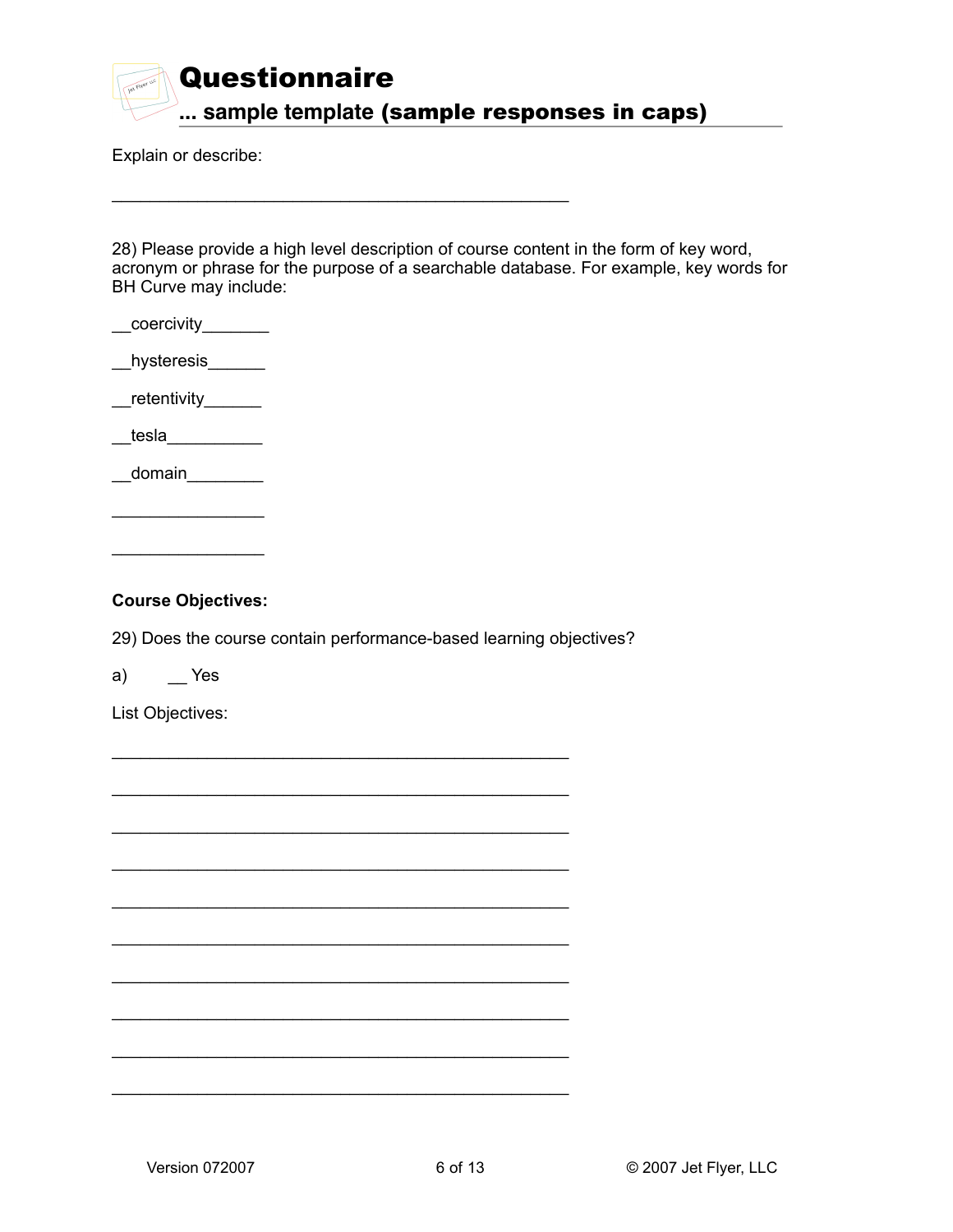

b) \_X\_ No

List module topics (high level):

NEED TO REWRITE LAST PAGE OF LAST LESSON

30) What percentage of the instructional material, activities or tasks matches the objectives?

a) \_90\_\_%

 $\overline{b}$ ) Explain or describe:

31) Which instructional materials, activities, or tasks DO NOT have matching objectives?

Identify or list

Overall - Objectives need to be written to reflect content.

 $\mathcal{L}_\mathcal{L}$  , which is a set of the set of the set of the set of the set of the set of the set of the set of the set of the set of the set of the set of the set of the set of the set of the set of the set of the set of

\_\_\_\_\_\_\_\_\_\_\_\_\_\_\_\_\_\_\_\_\_\_\_\_\_\_\_\_\_\_\_\_\_\_\_\_\_\_\_\_\_\_\_\_\_\_\_\_\_\_\_

32) Which objectives DO NOT have matching instructional materials, activities, or tasks?

Identify or list

(SECTION 1.1) - LOOK AT SEQUENCE OF CONTENT

 $\mathcal{L}_\mathcal{L}$  , which is a set of the set of the set of the set of the set of the set of the set of the set of the set of the set of the set of the set of the set of the set of the set of the set of the set of the set of

 $\mathcal{L}_\mathcal{L}$  , which is a set of the set of the set of the set of the set of the set of the set of the set of the set of the set of the set of the set of the set of the set of the set of the set of the set of the set of

 $\mathcal{L}_\mathcal{L}$  , which is a set of the set of the set of the set of the set of the set of the set of the set of the set of the set of the set of the set of the set of the set of the set of the set of the set of the set of

 $\mathcal{L}_\mathcal{L}$  , which is a set of the set of the set of the set of the set of the set of the set of the set of the set of the set of the set of the set of the set of the set of the set of the set of the set of the set of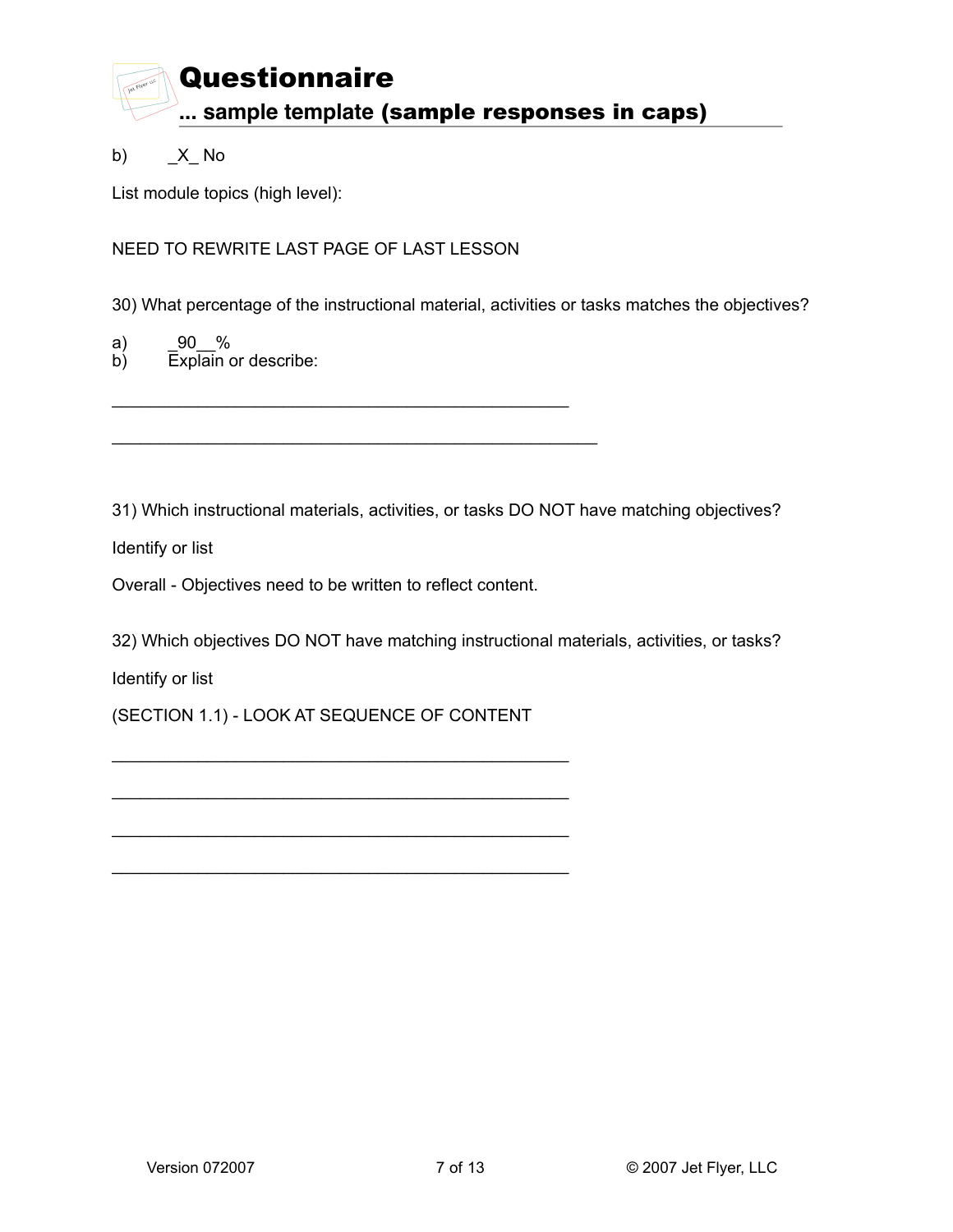33) What is the percent of psychomotor skills required? (Refer to Bloom's Taxonomy Job Aid)

- a) \_10\_ %
- b) Explain or describe:

34) What is the percent of affective behaviors required? (Refer to Bloom's Taxonomy Job Aid)

- a)  $0_{0}$  %
- b) Explain or describe:

35) What is the percent of cognitive skills required? (Refer to Bloom's Taxonomy Job Aid)

- a)  $\_90$  %
- b) Explain or describe:

## **Course Content:**

36) Does the organization of the course materials match the objectives?

 $\mathcal{L}_\mathcal{L}$  , which is a set of the set of the set of the set of the set of the set of the set of the set of the set of the set of the set of the set of the set of the set of the set of the set of the set of the set of

 $\mathcal{L}_\mathcal{L}$  , which is a set of the set of the set of the set of the set of the set of the set of the set of the set of the set of the set of the set of the set of the set of the set of the set of the set of the set of

\_\_\_\_\_\_\_\_\_\_\_\_\_\_\_\_\_\_\_\_\_\_\_\_\_\_\_\_\_\_\_\_\_\_\_\_\_\_\_\_\_\_\_\_\_\_\_\_

 $\mathcal{L}_\mathcal{L}$  , which is a set of the set of the set of the set of the set of the set of the set of the set of the set of the set of the set of the set of the set of the set of the set of the set of the set of the set of

\_\_\_\_\_\_\_\_\_\_\_\_\_\_\_\_\_\_\_\_\_\_\_\_\_\_\_\_\_\_\_\_\_\_\_\_\_\_\_\_\_\_\_\_\_\_\_\_\_\_\_

\_\_\_\_\_\_\_\_\_\_\_\_\_\_\_\_\_\_\_\_\_\_\_\_\_\_\_\_\_\_\_\_\_\_\_\_\_\_\_\_\_\_\_\_\_\_\_\_\_\_\_

\_\_\_\_\_\_\_\_\_\_\_\_\_\_\_\_\_\_\_\_\_\_\_\_\_\_\_\_\_\_\_\_\_\_\_\_\_\_\_\_\_\_\_\_\_\_\_\_\_\_\_

\_\_\_\_\_\_\_\_\_\_\_\_\_\_\_\_\_\_\_\_\_\_\_\_\_\_\_\_\_\_\_\_\_\_\_\_\_\_\_\_\_\_\_\_\_\_\_\_\_\_\_

- a)  $\qquad \qquad$  Yes  $\angle X$  No
- b) Explain or describe:
- 37) Does the sequence of the course materials support the learning objectives?
- a)  $\qquad \qquad$  Yes  $\_X$  No
- b) Explain or describe:

## **Course Delivery:**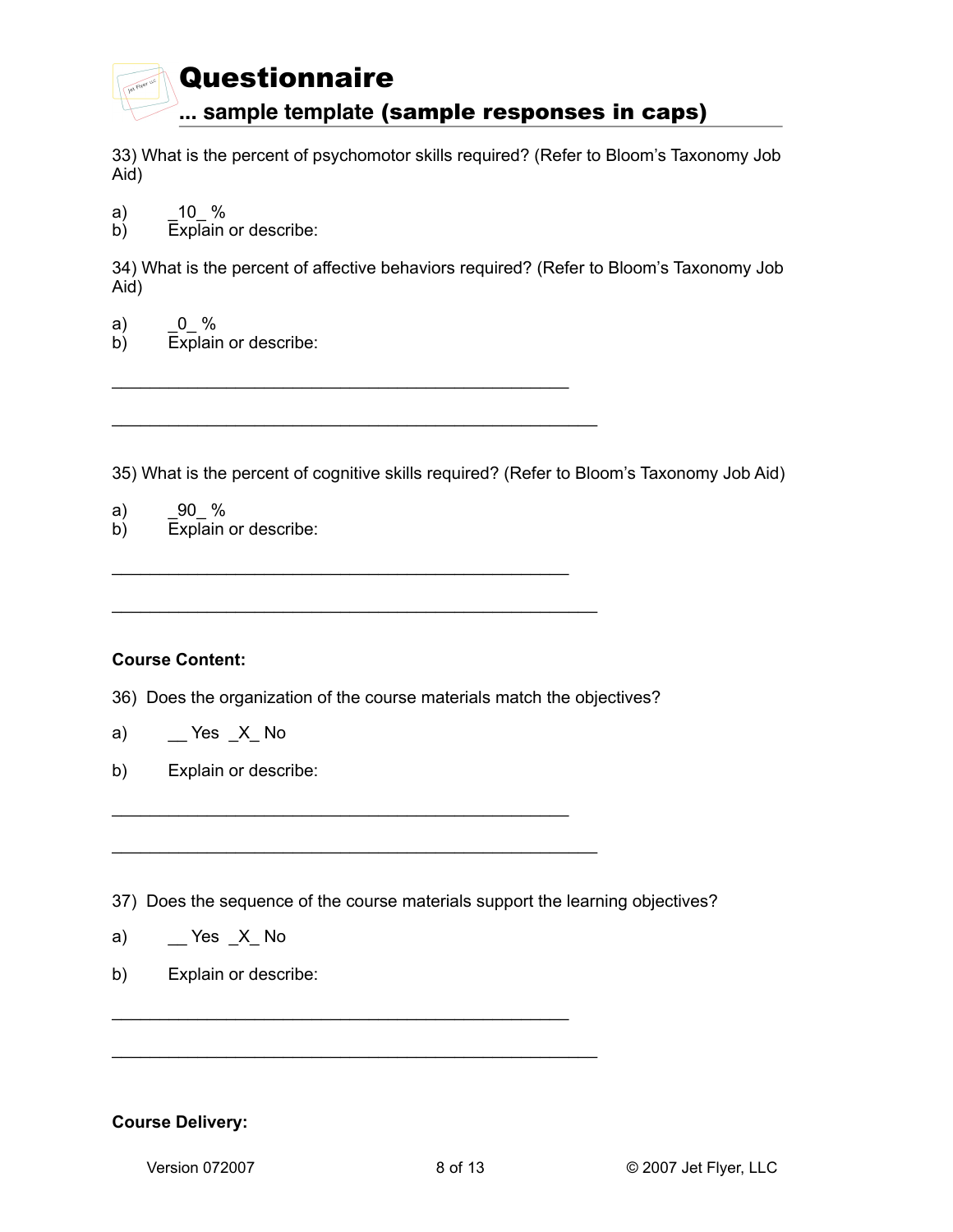

38) Methods of delivery:

 $X$ <sub>\_</sub>WBT

\_\_\_ OJT/coaching/mentoring

\_\_\_ Blended

\_\_\_ Video

 $X$  Other (audio, etc.) Explain or describe:

 $\mathcal{L}_\mathcal{L}$  , which is a set of the set of the set of the set of the set of the set of the set of the set of the set of the set of the set of the set of the set of the set of the set of the set of the set of the set of

39) Course materials:

\_\_\_\_ Course syllabus

- $X$  Course outline
- $\overline{X}$  Facilitator or Instructor guide
- X<sup>-</sup> Learner guide
- $\frac{1}{2}$  Online material
- **THE PPT slides**
- \_\_\_\_ Job aids
- \_\_\_\_ Project notebook
- Other. Explain or describe:

40) Location of course masters:

LEARNING DEPT.

# **Testing:**

41) Does the course include a test or assessment?

 $\mathcal{L}_\mathcal{L}$  , which is a set of the set of the set of the set of the set of the set of the set of the set of the set of the set of the set of the set of the set of the set of the set of the set of the set of the set of

\_\_\_\_\_\_\_\_\_\_\_\_\_\_\_\_\_\_\_\_\_\_\_\_\_\_\_\_\_\_\_\_\_\_\_\_\_\_\_\_\_\_\_\_\_\_\_\_\_\_\_

- c)  $\qquad \qquad$  Yes  $\angle X$  No
- d) Explain or describe: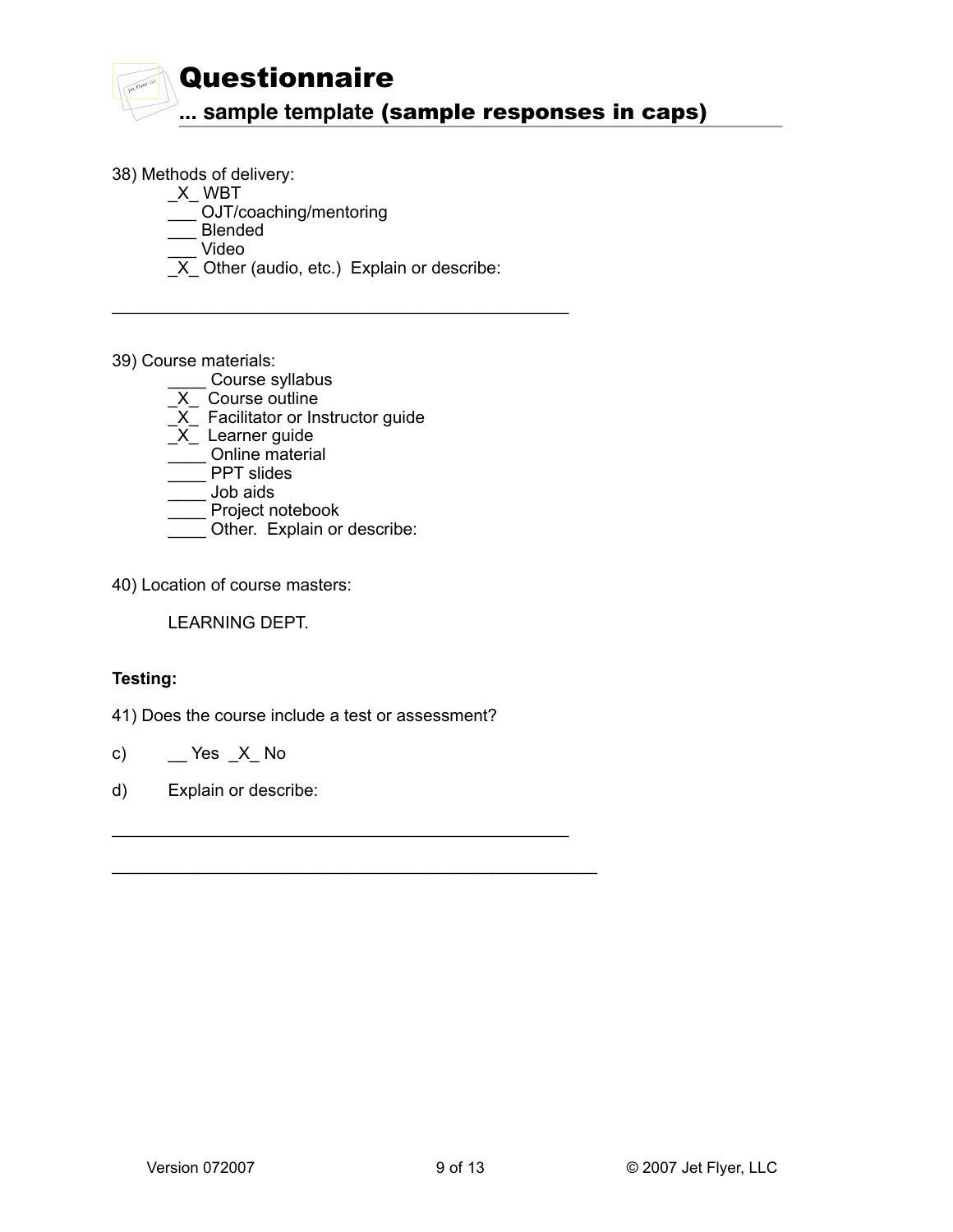

42) What type of assessment does the course use (Kirkpatrick's model)?

- \_\_ Level 1 (reaction)  $\equiv$  Level 2 (learning)
- $\equiv$  Level 3 (behavior)
- \_\_ Level 4 (results)

# **Qualifications/certifications/accreditations:**

43) Is the course required for a:

- a) X\_ Qualification? Certification?
- b) Explain or describe:
- 44) Is the course accredited?  $a)$  Yes  $X$  No
- b) Number of credits \_\_\_\_
- c) Accrediting organization \_\_\_\_\_\_\_\_\_\_\_\_

## **Maintenance:**

- 45) How frequently does the content change?
	- \_\_\_ Weekly
	- \_\_\_ Monthly
	- \_\_\_ Quarterly
	- \_X\_ Semi-annually
	- \_\_\_ Annually
	- \_\_\_ Occasionally
- 46) Group responsible for maintaining course:
	- \_X\_ Business Development
	- \_\_\_ Marketing
	- \_\_\_ Engineering
	- \_\_\_ If other, please indicate responsible group:

 $\mathcal{L}_\mathcal{L}$  , which is a set of the set of the set of the set of the set of the set of the set of the set of the set of the set of the set of the set of the set of the set of the set of the set of the set of the set of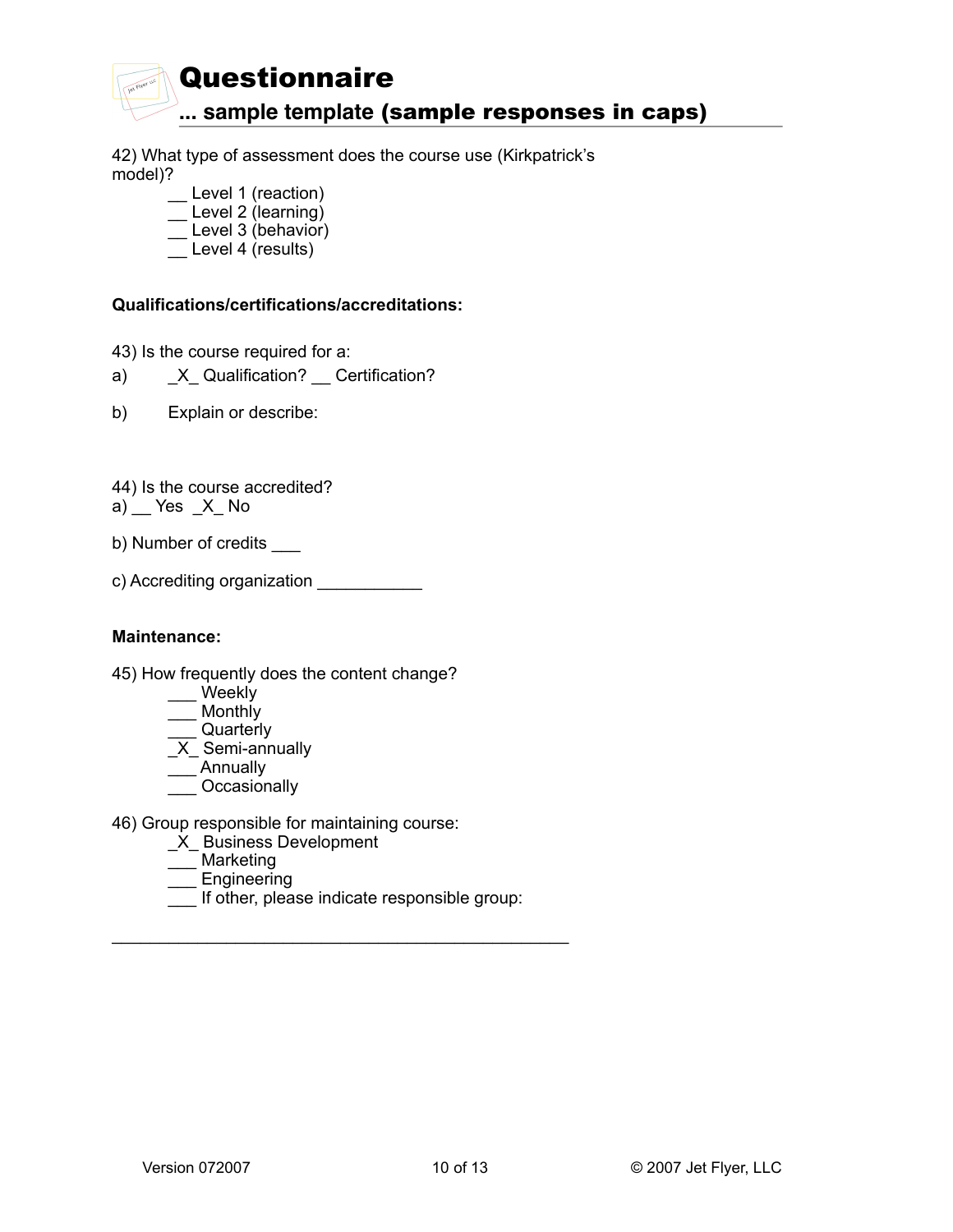

## **Satisfaction:**

47) How satisfied are you that the course meets its instructional intent?

- \_\_\_ 1 (dissatisfied)
- \_\_\_ 2 (a little satisfied)
- \_\_\_ 3 (generally satisfied)
	- $\overline{X}$  4 (a lot satisfied)
	- \_\_\_ 5 (completely satisfied)

Explain or describe:

48) How satisfied are you with this course being instructor-led training?

 $\mathcal{L}_\mathcal{L}$  , which is a set of the set of the set of the set of the set of the set of the set of the set of the set of the set of the set of the set of the set of the set of the set of the set of the set of the set of

 $\mathcal{L}_\mathcal{L}$  , which is a set of the set of the set of the set of the set of the set of the set of the set of the set of the set of the set of the set of the set of the set of the set of the set of the set of the set of

 $\mathcal{L}_\mathcal{L}$  , which is a set of the set of the set of the set of the set of the set of the set of the set of the set of the set of the set of the set of the set of the set of the set of the set of the set of the set of

\_\_\_\_\_\_\_\_\_\_\_\_\_\_\_\_\_\_\_\_\_\_\_\_\_\_\_\_\_\_\_\_\_\_\_\_\_\_\_\_\_\_\_\_\_\_\_\_\_\_\_

\_\_\_\_\_\_\_\_\_\_\_\_\_\_\_\_\_\_\_\_\_\_\_\_\_\_\_\_\_\_\_\_\_\_\_\_\_\_\_\_\_\_\_\_\_\_\_\_\_\_\_

\_\_\_\_\_\_\_\_\_\_\_\_\_\_\_\_\_\_\_\_\_\_\_\_\_\_\_\_\_\_\_\_\_\_\_\_\_\_\_\_\_\_\_\_\_\_\_\_\_\_\_

- \_\_\_ 1 (dissatisfied)
- \_\_\_ 2 (a little satisfied)

\_\_\_ 3 (generally satisfied)

- $X_4$  (a lot satisfied)
	- $\frac{1}{\sqrt{2}}$  5 (completely satisfied)
- Explain or describe:

49) How satisfied are you that the course matches the needs of the target audience?

- \_\_\_ 1 (dissatisfied)
- \_\_\_ 2 (a little satisfied)
- \_\_\_ 3 (generally satisfied)
	- $\overline{X}$  4 (a lot satisfied)
	- $\frac{1}{\sqrt{2}}$  5 (completely satisfied)

Explain or describe: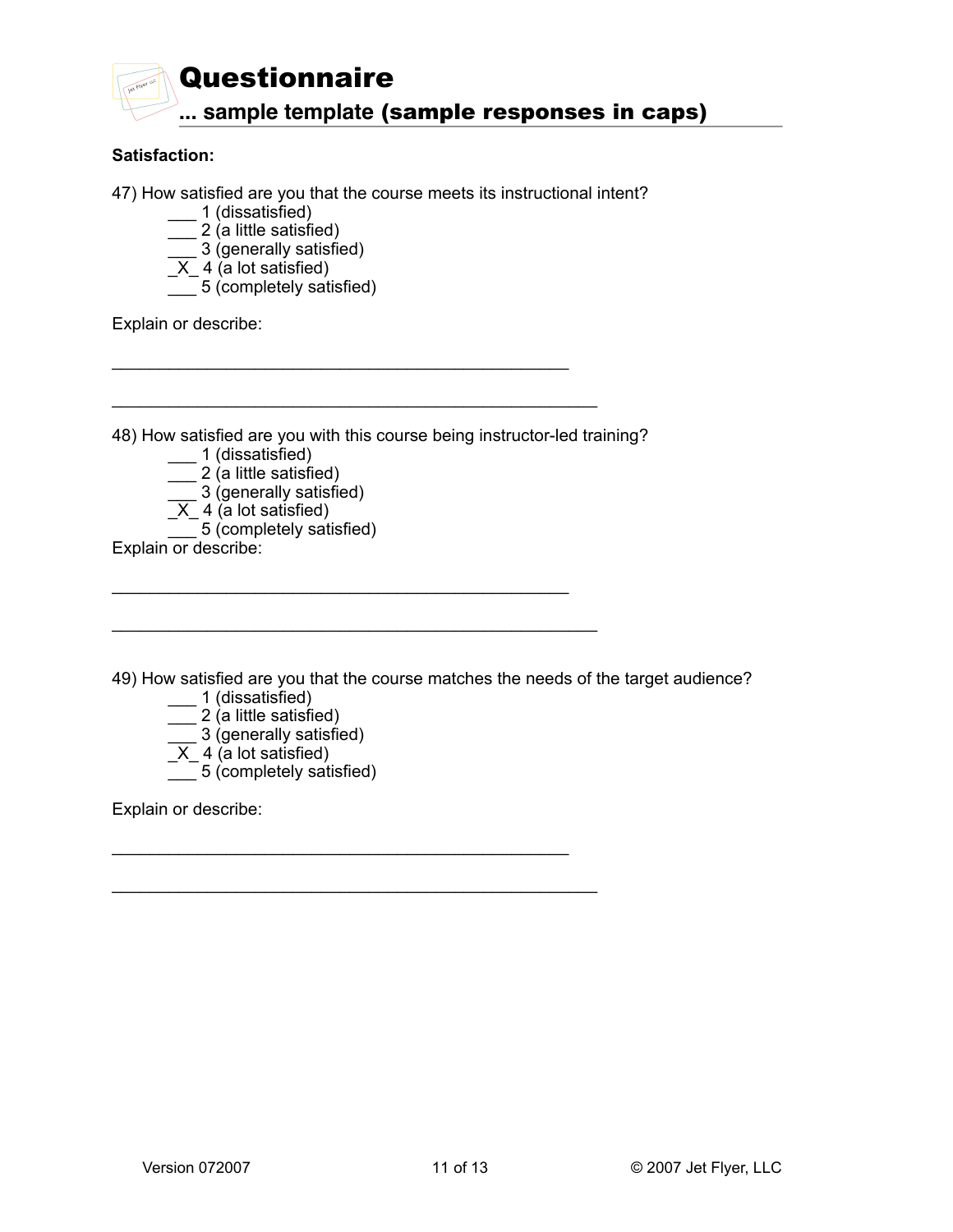

- 50) How satisfied are you with the instructional materials used in the course?
	- \_\_\_ 1 (dissatisfied)
		- \_\_\_ 2 (a little satisfied)
	- $\overline{X}$  3 (generally satisfied)
	- $\frac{-}{-}$  4 (a lot satisfied)
	- $\overline{\phantom{a}}$  5 (completely satisfied)

Explain or describe:

51) How satisfied are you with the design (structure) of the course?

 $\mathcal{L}_\mathcal{L}$  , which is a set of the set of the set of the set of the set of the set of the set of the set of the set of the set of the set of the set of the set of the set of the set of the set of the set of the set of

\_\_\_\_\_\_\_\_\_\_\_\_\_\_\_\_\_\_\_\_\_\_\_\_\_\_\_\_\_\_\_\_\_\_\_\_\_\_\_\_\_\_\_\_\_\_\_\_\_\_\_

- \_\_\_ 1 (dissatisfied)
- \_\_ 2 (a little satisfied)
- $\overline{\phantom{a}}$  3 (generally satisfied)
- $X_4$  (a lot satisfied)
- \_\_\_ 5 (completely satisfied)

Explain or describe:

52) How satisfied are you with the maintenance of the course?

 $\mathcal{L}_\mathcal{L}$  , which is a set of the set of the set of the set of the set of the set of the set of the set of the set of the set of the set of the set of the set of the set of the set of the set of the set of the set of

 $\mathcal{L}_\mathcal{L}$  , which is a set of the set of the set of the set of the set of the set of the set of the set of the set of the set of the set of the set of the set of the set of the set of the set of the set of the set of

\_\_\_\_\_\_\_\_\_\_\_\_\_\_\_\_\_\_\_\_\_\_\_\_\_\_\_\_\_\_\_\_\_\_\_\_\_\_\_\_\_\_\_\_\_\_\_\_\_\_\_

\_\_\_\_\_\_\_\_\_\_\_\_\_\_\_\_\_\_\_\_\_\_\_\_\_\_\_\_\_\_\_\_\_\_\_\_\_\_\_\_\_\_\_\_\_\_\_\_\_\_\_

 $\mathcal{L}_\mathcal{L}$  , which is a set of the set of the set of the set of the set of the set of the set of the set of the set of the set of the set of the set of the set of the set of the set of the set of the set of the set of

- \_\_\_ 1 (dissatisfied)
- \_\_\_ 2 (a little satisfied)
- \_\_\_ 3 (generally satisfied)
- $X_4$  (a lot satisfied)
	- $\frac{1}{\sqrt{2}}$  5 (completely satisfied)

Explain or describe:

55) How satisfied are you with the goals and objectives of the course?

- \_\_\_ 1 (dissatisfied)
- \_\_\_ 2 (a little satisfied)
- \_\_\_ 3 (generally satisfied)
	- $X_4$  (a lot satisfied)
	- $\overline{\phantom{a}}$  5 (completely satisfied)

Explain or describe: